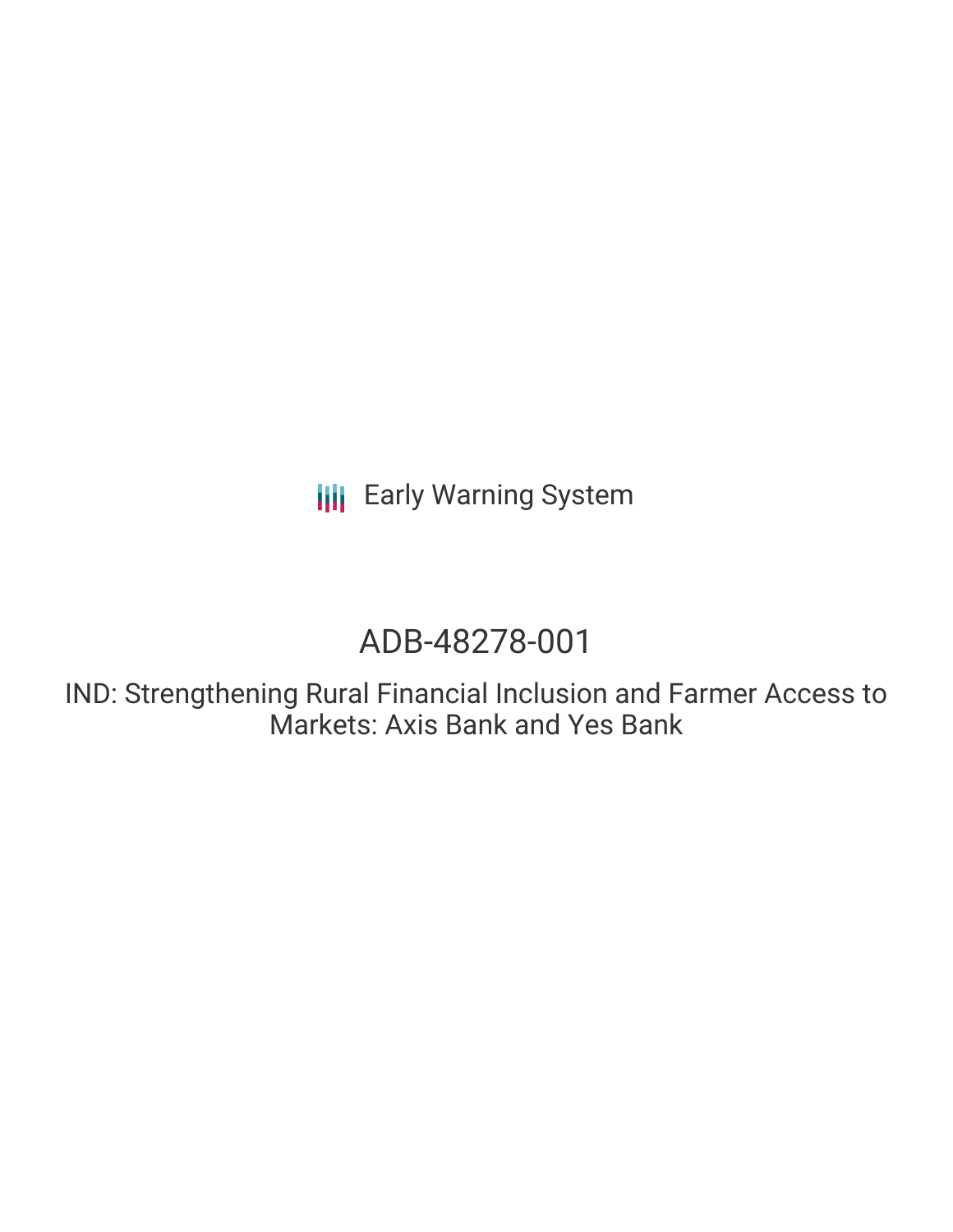

#### Early Warning System IND: Strengthening Rural Financial Inclusion and Farmer Access to Markets: Axis Bank and Yes ADB-48278-001

#### **Quick Facts**

Bank

| <b>Countries</b>               | India                               |
|--------------------------------|-------------------------------------|
| <b>Financial Institutions</b>  | Asian Development Bank (ADB)        |
| <b>Status</b>                  | Approved                            |
| <b>Bank Risk Rating</b>        | U                                   |
| <b>Voting Date</b>             | 2014-11-18                          |
| <b>Borrower</b>                | Axis Bank Limited, YES BANK LIMITED |
| <b>Sectors</b>                 | Finance                             |
| <b>Investment Amount (USD)</b> | \$400.00 million                    |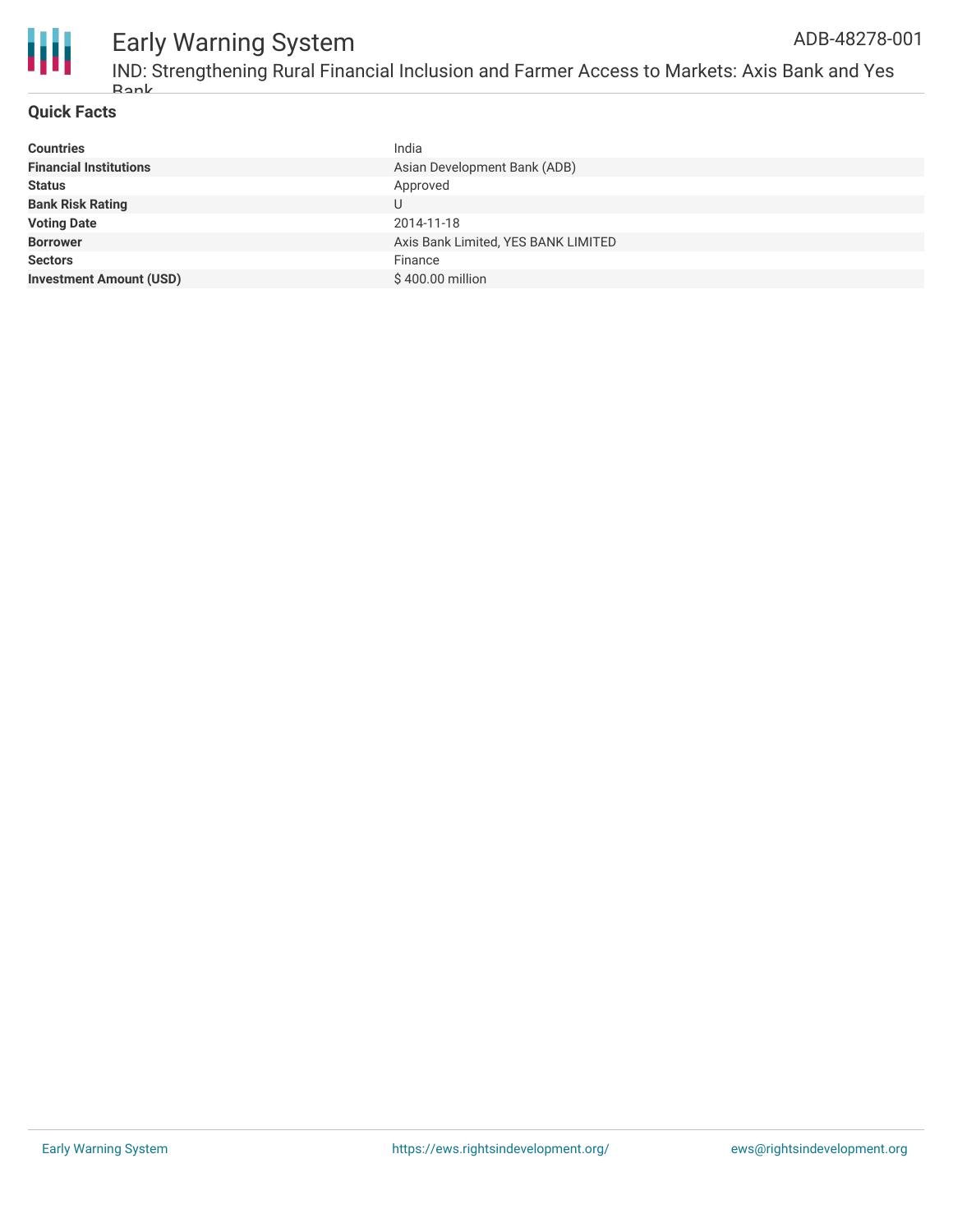

## **Project Description**

This project finances giving loans to the Axis Bank Limited and YES Bank Limited who will then fund companies that met one of the following criteria: small farm household, rural women organizing in savings or credit self help groups. The banks will use technical assist the help the companies in: supervision and monitoring of business correspondence, improve the financial literacy of business correspondent-affiliated women and continue the development of financial service products linking small farmers to markets and loan products targeted to specific regional crops for small farmers.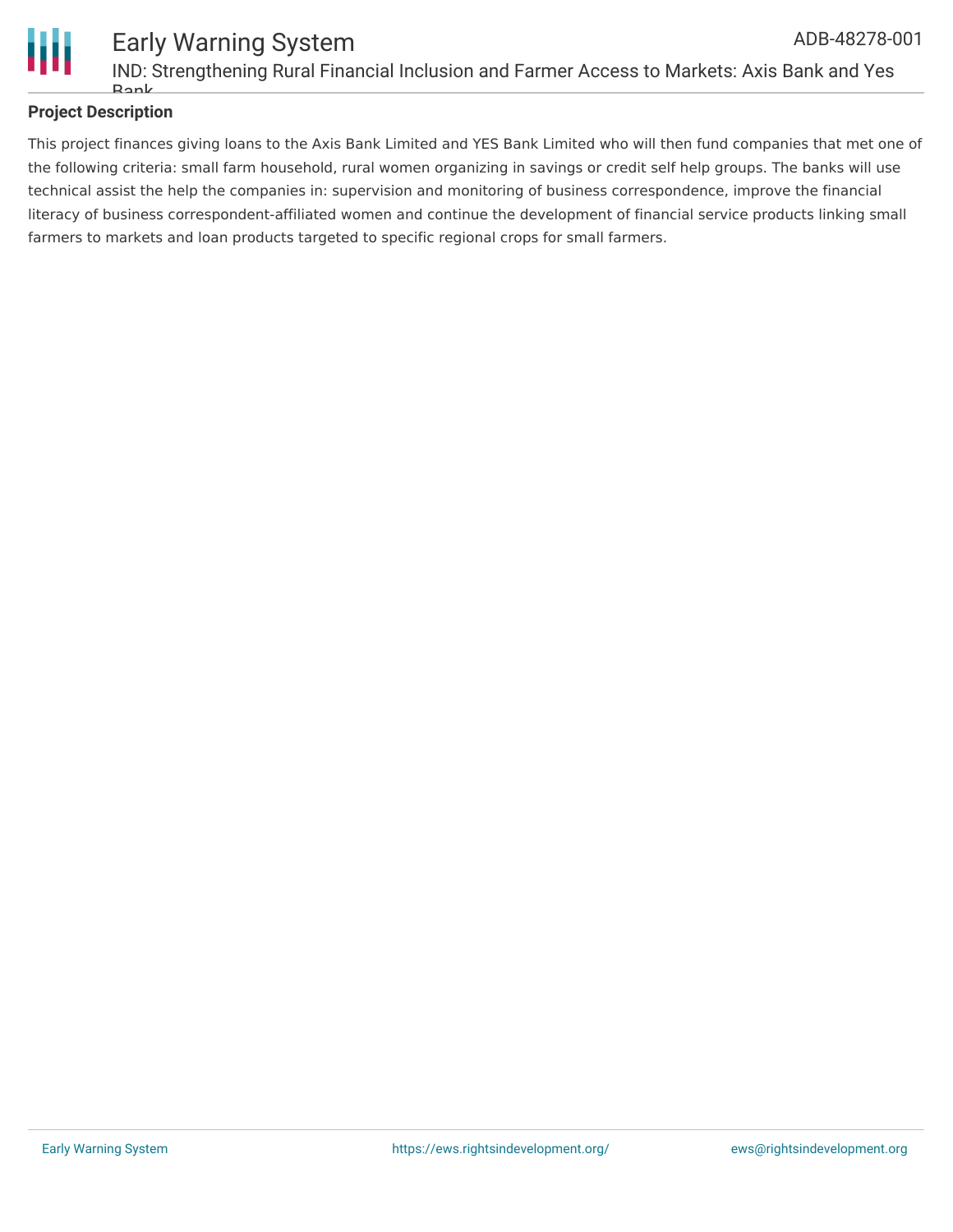

# Early Warning System

# **Investment Description**

Bank

Asian Development Bank (ADB)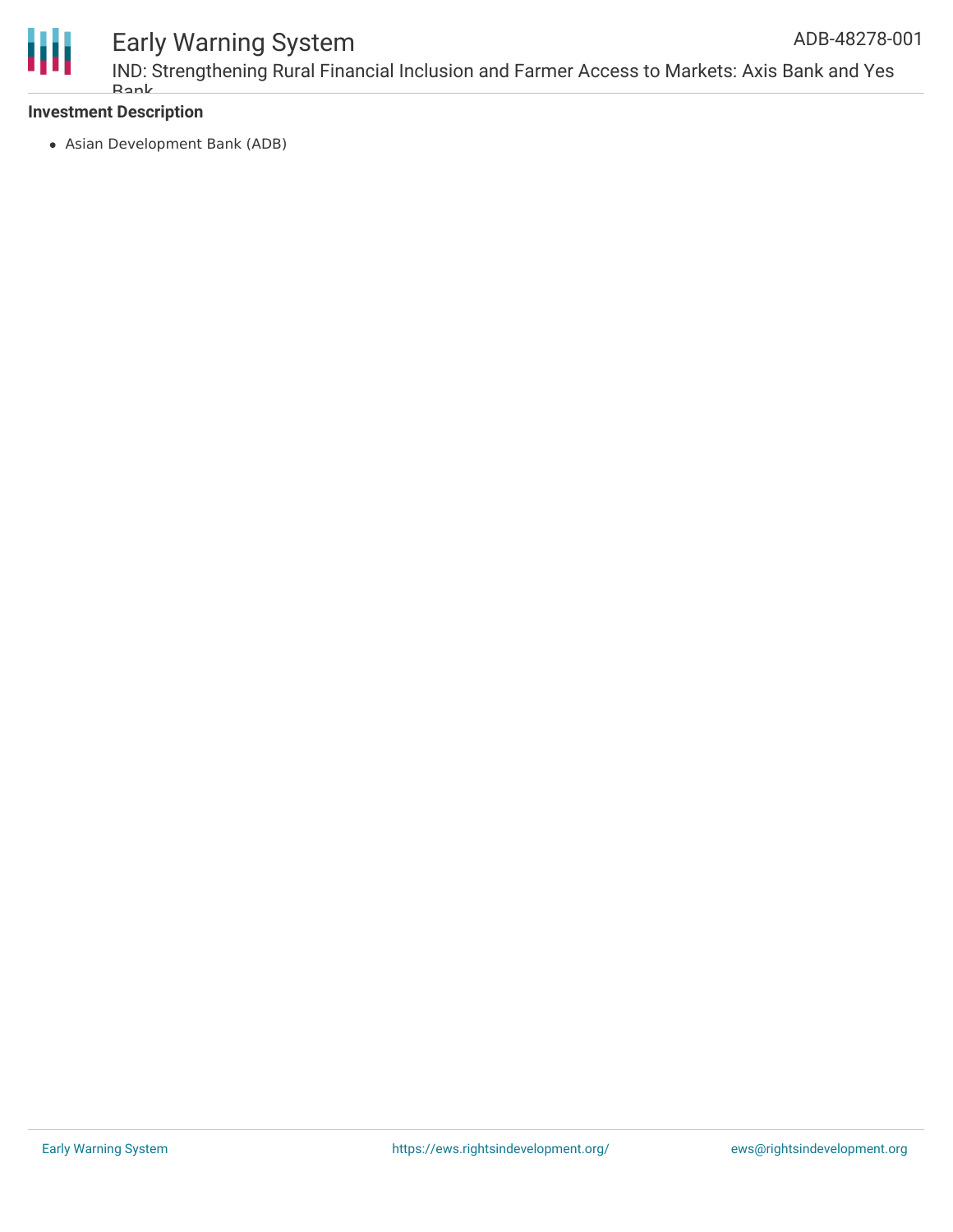

### **Contact Information**

\*No contacts available at the time of writing

#### **ACCOUNTABILITY MECHANISM OF ADB**

The Accountability Mechanism is an independent complaint mechanism and fact-finding body for people who believe they are likely to be, or have been, adversely affected by an Asian Development Bank-financed project. If you submit a complaint to the Accountability Mechanism, they may investigate to assess whether the Asian Development Bank is following its own policies and procedures for preventing harm to people or the environment. You can learn more about the Accountability Mechanism and how to file a complaint at: http://www.adb.org/site/accountability-mechanism/main